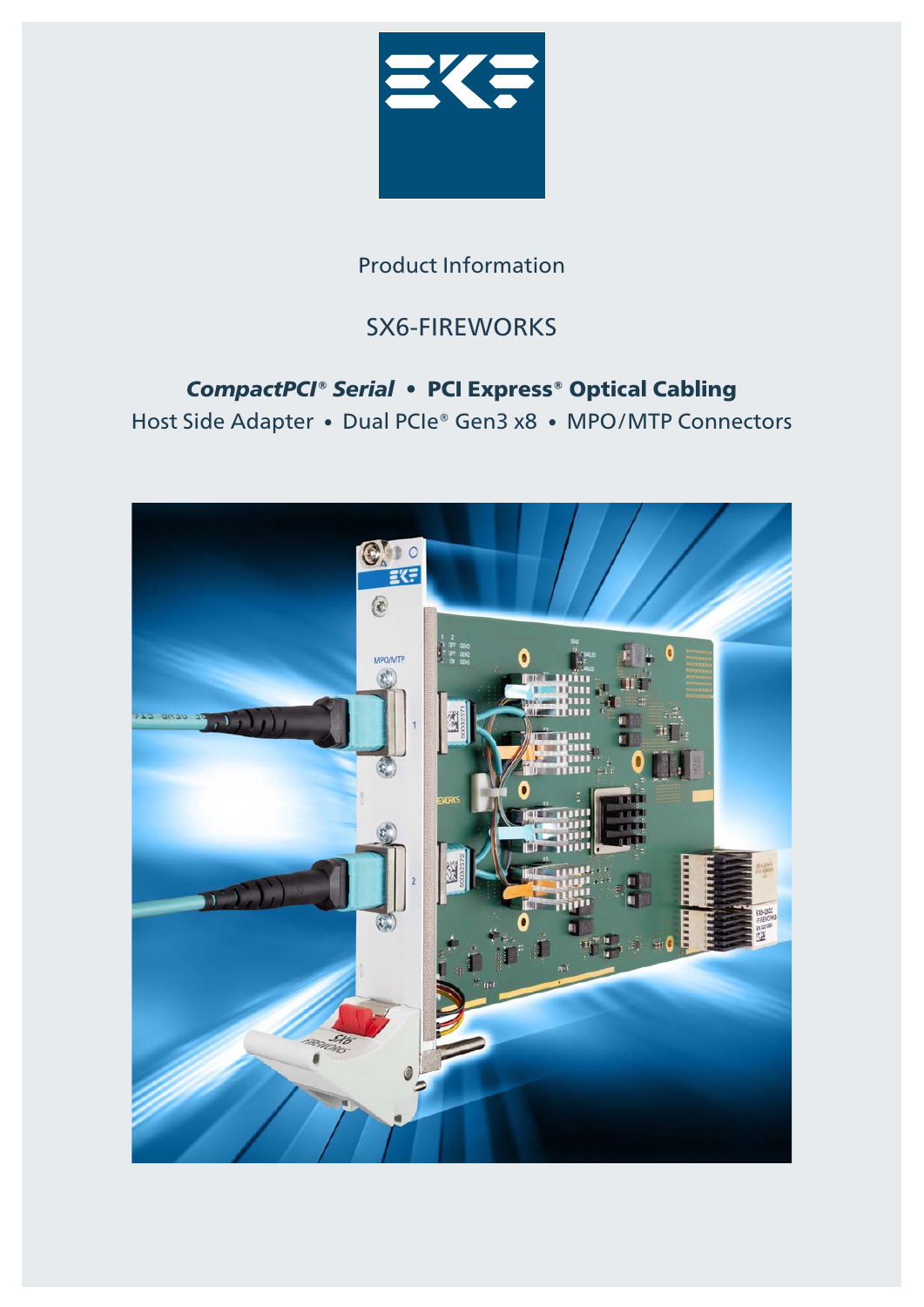#### General

Most computer systems are based on the PCI Express® standard as a high speed backbone for interconnection of peripheral components with a host CPU. However, sometimes not all PCI Express® based devices are located closely in a common enclosure, and therefore need external cabling for merging distributed subsystems virtually into a single PCI Express<sup>®</sup> based computer assembly.

With the SX6-FIREWORKS host adapter for CompactPCI® Serial systems, EKF provides a dual port optical fiber cabling solution, which enables Gen3 PCIe® links up to 100m, delivering up to 64Gbps to an associated target system.

The SX6-FIREWORKS is equipped with two MPO/MTP front panel adapters, for attachment of up to two remote (target) systems by PCI Express® Gen3 x8 or x4 links, via 24- or 12-fiber optical patch cables. Samtec FireFly™ PCIe®-over-fiber transceivers provide high performance signal quality with BER better than 1E<sup>-12</sup>.

Compared to other cabling solutions e.g. 40Gbps Ethernet, a PCI Express® Gen3 x8 link offers higher data transfer rates at lower latency. The SX6-FIREWORKS has been designed for operation in a CompactPCI® Serial fat pipe slot (PCIe® x8) for optimum performance.

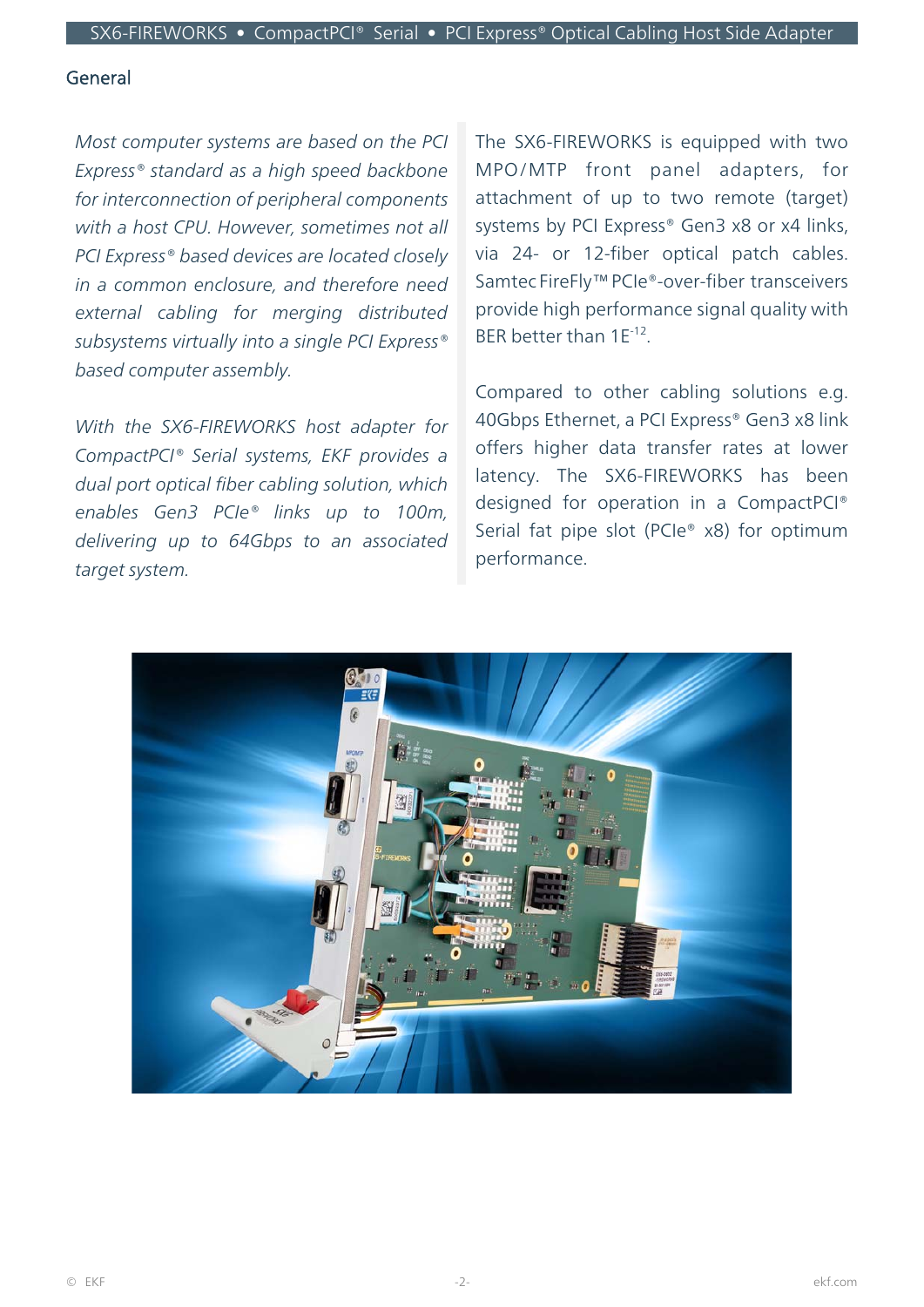#### System Integration

The SX6-FIREWORKS allows to control a remote PCI Express® based target system by a CompactPCI® Serial host CPU via PCI Express® Gen3 based fiber optical cabling. The target system may be any PCI Express<sup>®</sup> device with a suitable cabling adapter organized x8 or x4, not necessarily a CompactPCI® Serial system. Since the SX6-FIREWORKS host adapter is based on Samtec FireFly™ PCUO optical transceivers, also the target system adapter must be equipped with FireFly™ optical engines.

Common optical patch cables with MPO/MTP connectors up to 100m can be used. The PCIe® x8 link requires a 24-fiber cable, while the 12-fiber cable is sufficient for PCIe® x4.

By means of the SX6-FIREWORKS, a CompactPCI® Serial system backplane, with respect to its PCI Express® resources, can be virtually extended. Hence, PCI Express® based devices in a remote target system can be controlled by the host system CPU in an identical manner as its local resources.

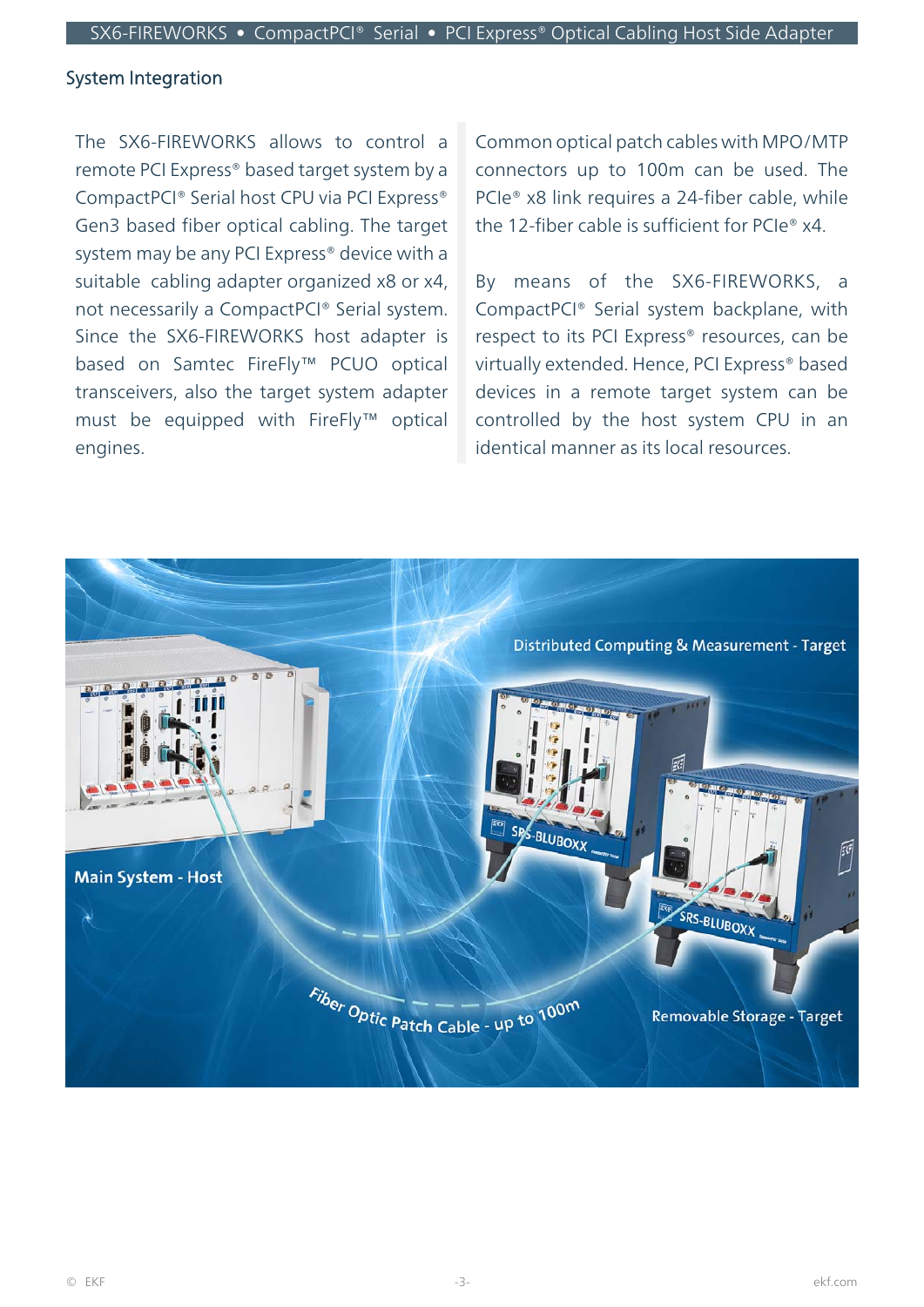#### Feature Summary

#### General

- ► PCI Express<sup>®</sup> external optical cabling host side adapter, two cabling ports
- < PICMG® CompactPCI® Serial (CPCI-S.0) fat pipe slot x8 recommended
- Single Size Eurocard 3U 4HP 100x160mm<sup>2</sup>
- < CompactPCI® Serial backplane connectors P1, P2 PCI Express® Gen3 x8
- Gen3 PCI Express<sup>®</sup> 24-lanes packet switch on-board

#### Cabling

- ▶ Optical PCIe® Gen3 cabling up to 100m with female/female MTP/MPO patch cable
- $\blacktriangleright$  24-Fiber patch cable for PCIe® x8 link
- 12-Fiber patch cable for PCIe® x4 link
- < Compliant Specifications: TIA-604-5-D (FOCIS 5), TIA-568-C.3, IEC-61754-7-1
- < On-board Samtec FireFly™ PCUO-G3 optical transceivers, socketed
- Two cabling ports PCIe® Gen3 x8 or x4, MTP/MPO front panel bulkhead adapters
- Two target systems or devices can be attached simultaneously
- Suitable for remote target systems to be controlled by the CompactPCI® Serial host
- Connects to any target system or target device with PCI Express<sup>®</sup> optical cabling interface equipped w. Samtec FireFly™ PCUO transceivers

#### Applications

- For lowest latency at fastest speed connected systems
- < Distributed computing host to target system hierarchy
- < Option peer to peer computing special TCP/IP stack (Dolphin) available
- < Split-systems, hybrid systems, or system expansion applications
- Direct host to target device connection (e.g. SSD mass storage system)
- ▶ Mating target controller board available for CompactPCI® Serial (SXD-FIREWORKS)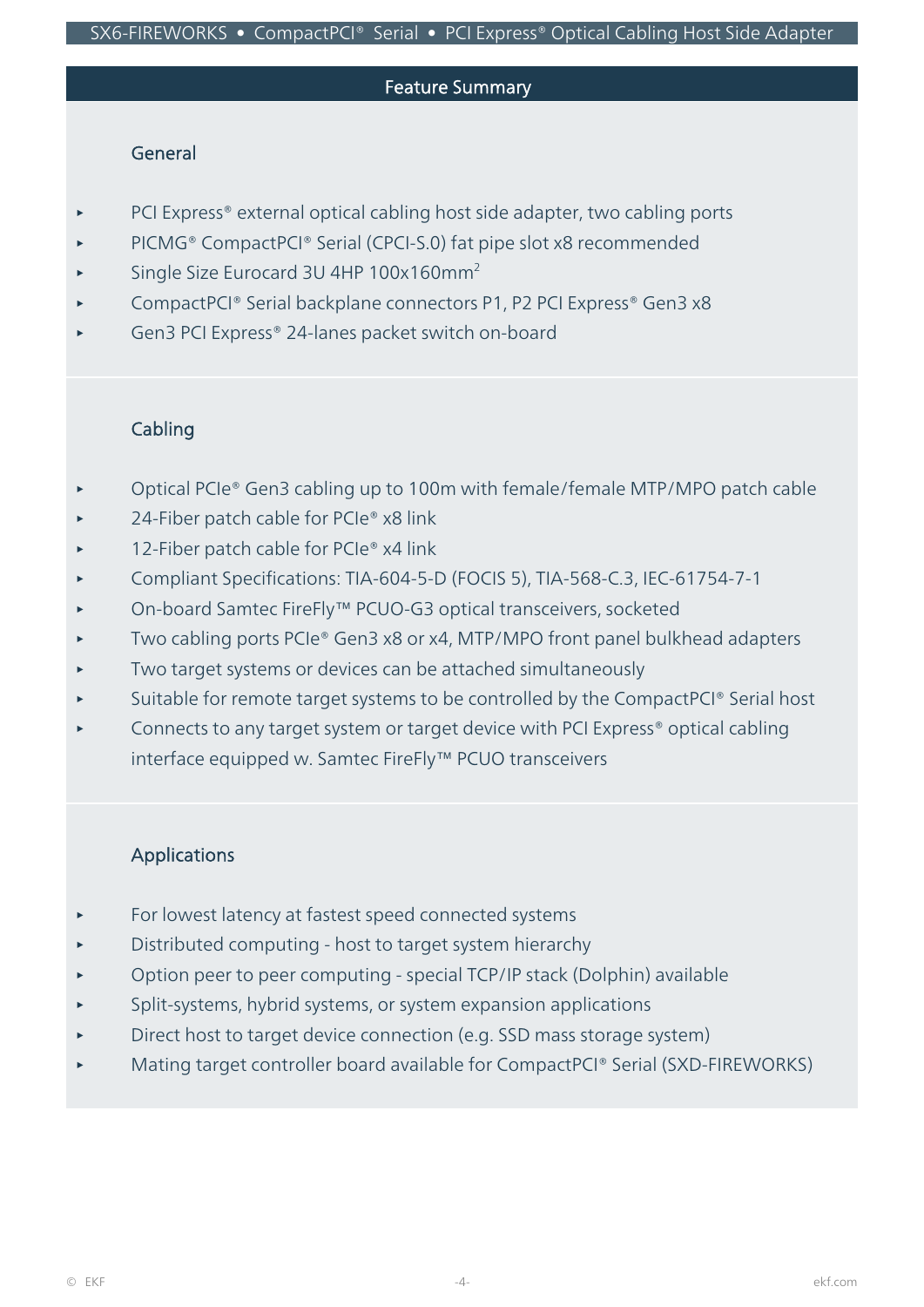#### Feature Summary

#### Regulatory

- **Long term availability**
- < Designed & manufactured in Germany
- < ISO 9001 certified quality management
- < Rugged solution (coating, sealing, underfilling on request)
- < Lifetime application support
- < RoHS compliant
- $\triangleright$  Commercial temperature range 0°C to +70°C
- **►** Option industrial temperature range -40°C to +85°C w. Samtec<sup>™</sup> PTUO transceivers
- < Humidity 5% ... 95% RH non condensing
- < Altitude -300m ... +3000m
- > Shock 15g 0.33ms, 6g 6ms
- < Vibration 1g 5-2000Hz
- MTBF 65.9 years
- ▶ EC Regulations EN55032, EN55024, EN60950-1 (UL60950-1/IEC60950-1)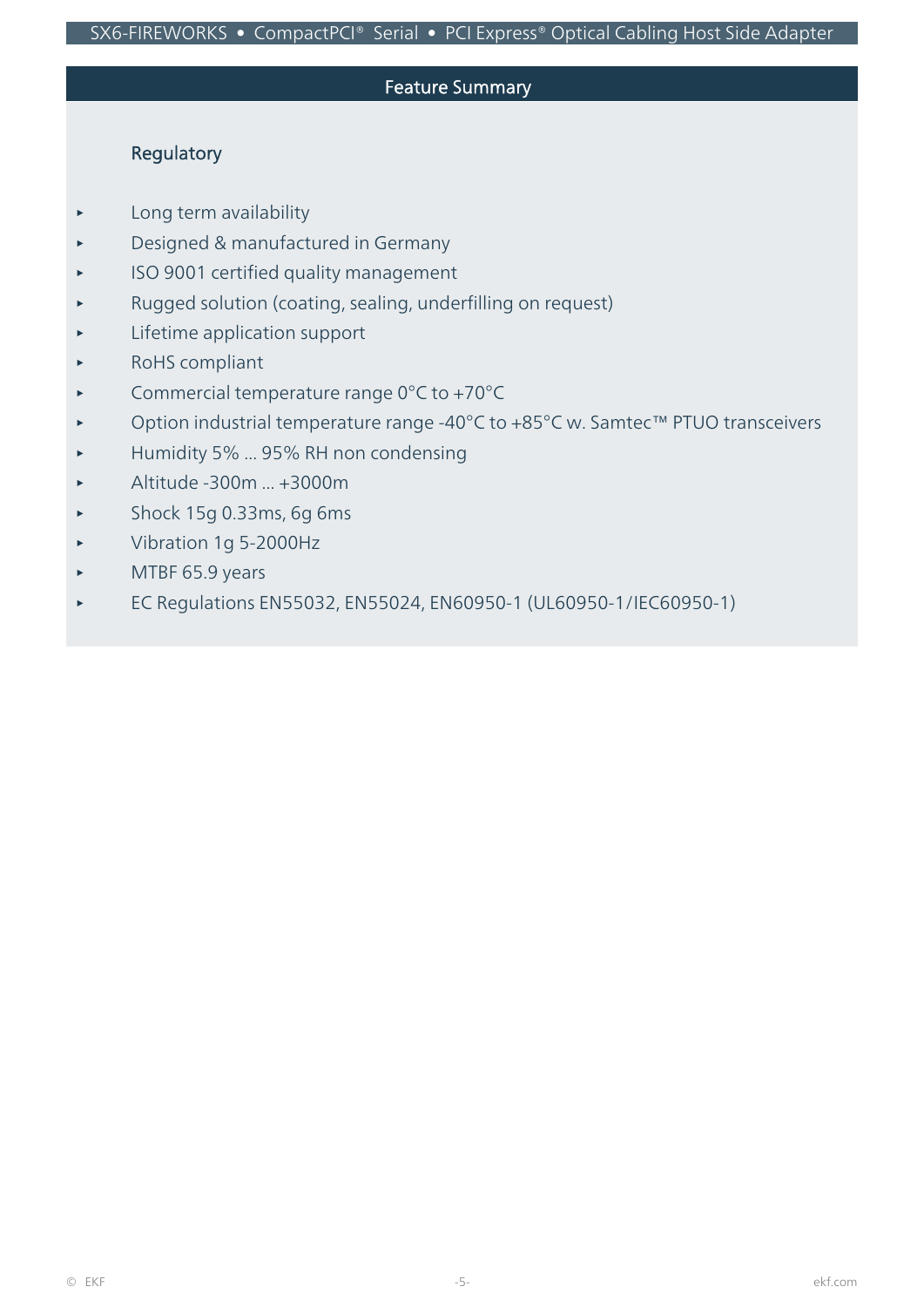Block Diagram

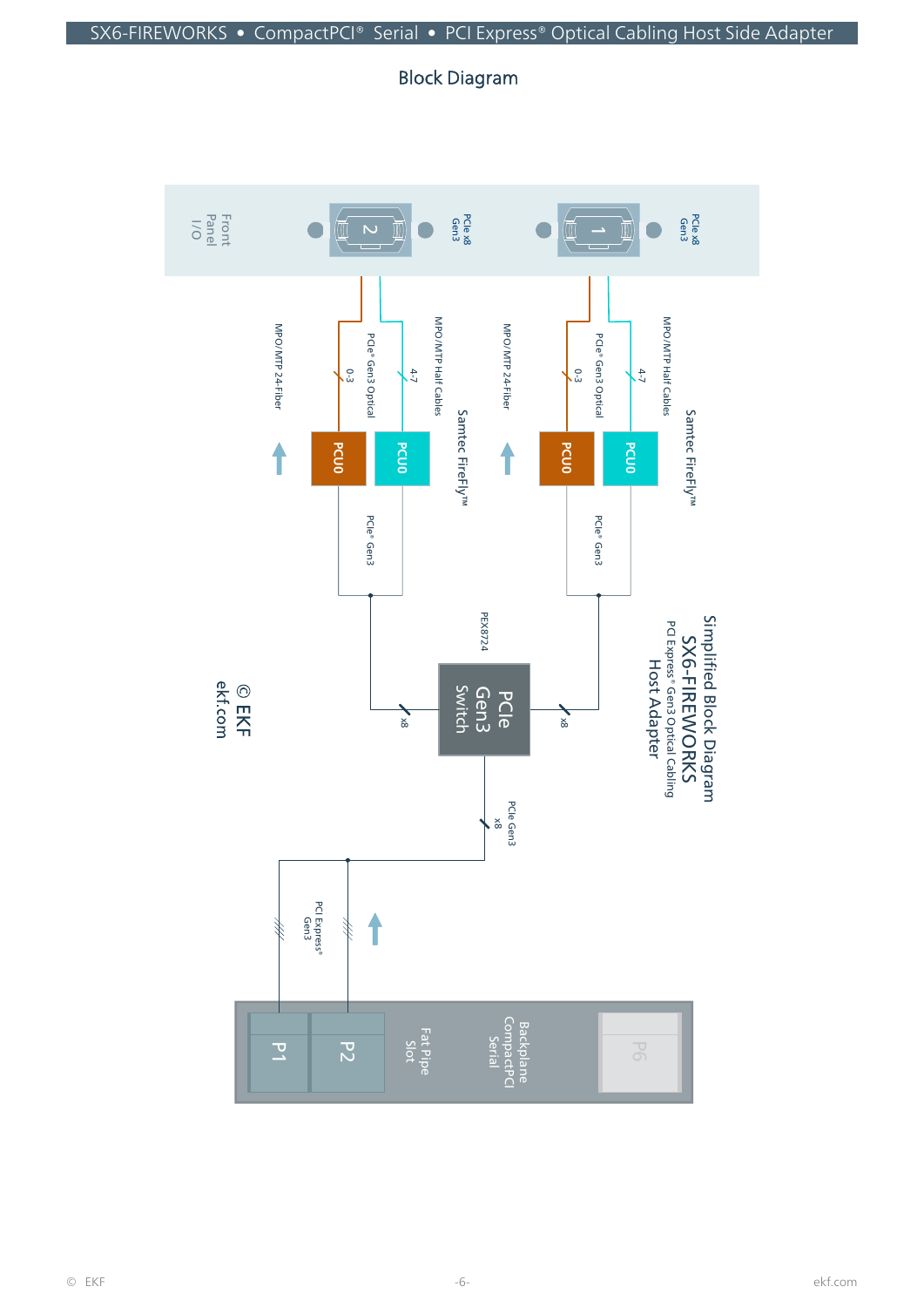#### Front Panel



F/P LEDs from top to bottom: cable port 1 - upstream port - cable port 2 - special function

As result of the PCI Express® link training, links are established which are suitable for communication between both sides, i.e. host controller (SX6-FIREWORKS) and target side adapter. The link width can vary between 1 - 2 - 4 - 8, and the data transfer rate may be either 2.5GT/s (Gen1), 5GT/s (Gen2) or 8GT/s (Gen3). With respect to the SXD-FIREWORKS target side adapters, connected downstream port LEDs and the upstream port LED should be steady on (indicating Gen3).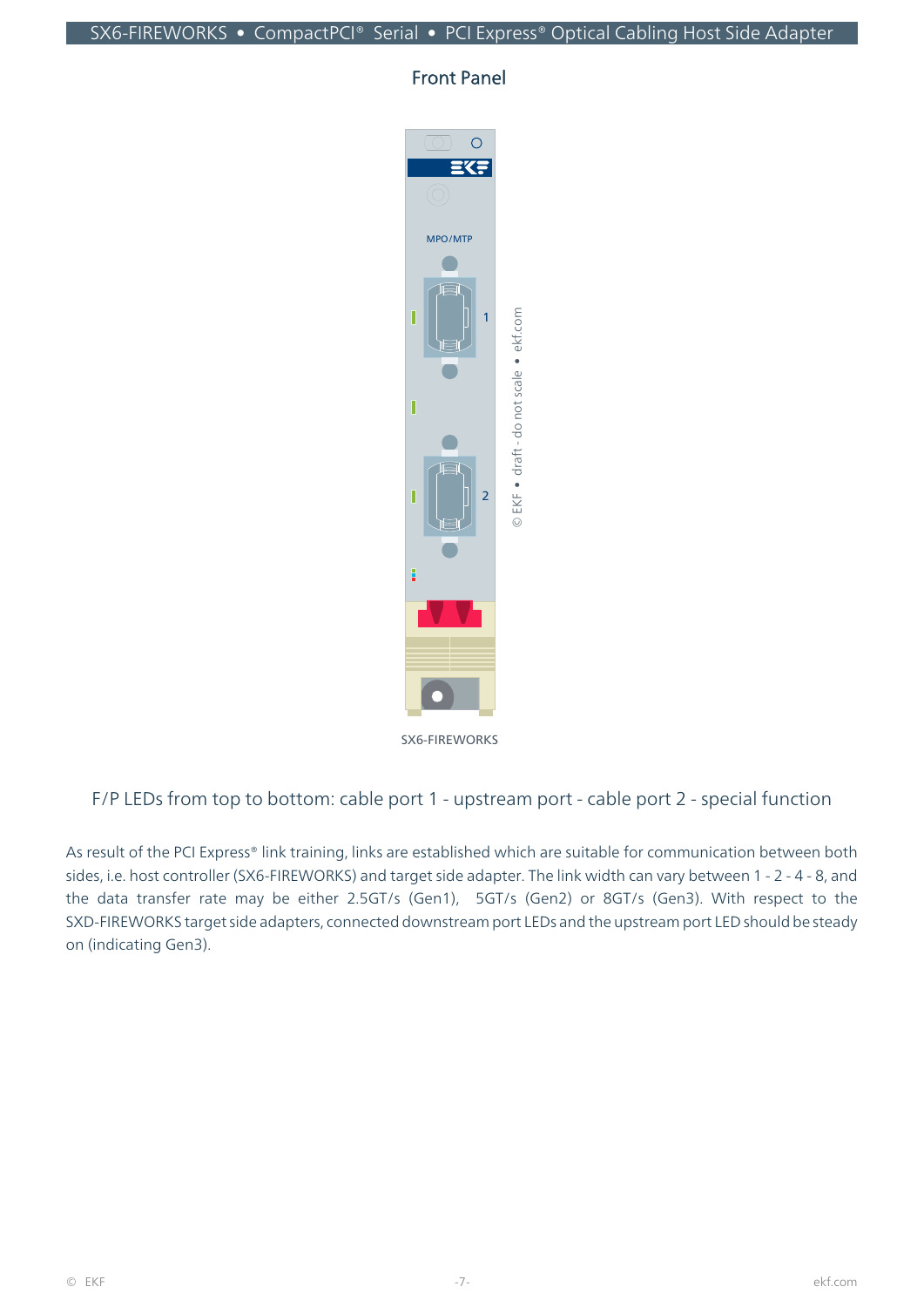#### SX6-FIREWORKS • CompactPCI® Serial • PCI Express® Optical Cabling Host Side Adapter

Please note: The front handle is provided with a built-in microswitch, which is used to disable the on-board power circuit when released. Vice versa, the on-board devices are enabled not before the handle gets locked. Please refer to the illustration below and make sure that the eject lever has reached its final position for proper board operation, as shown in picture 8. A gentle click should be audible, when the red actuator pin moves into its raised position, indicating that the board is locked and ready for use.



- 1 4: remove board 5 - 8: install board
- 1 & 8: on-board power enabled 2-7: on-board power disabled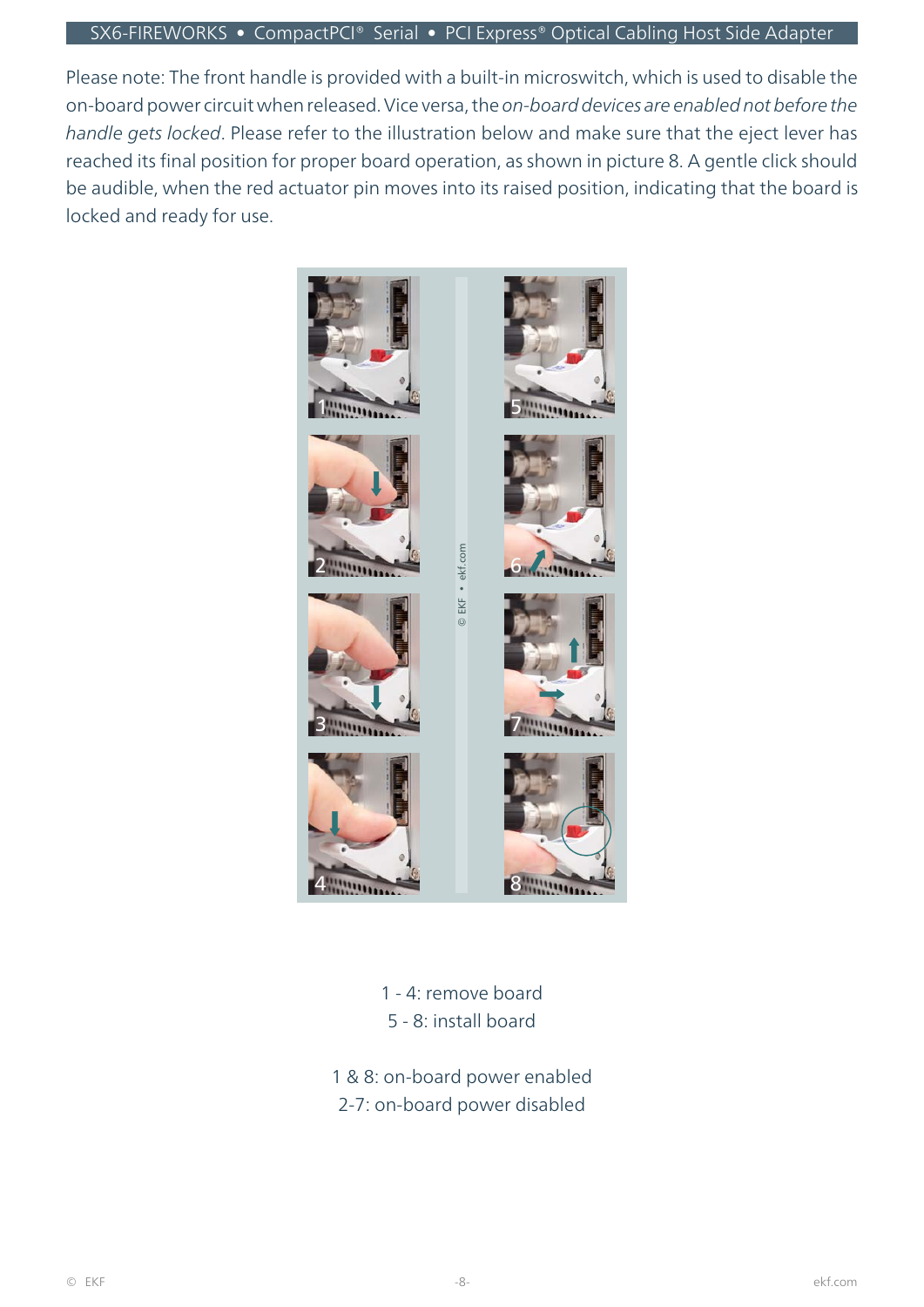Component Assembly

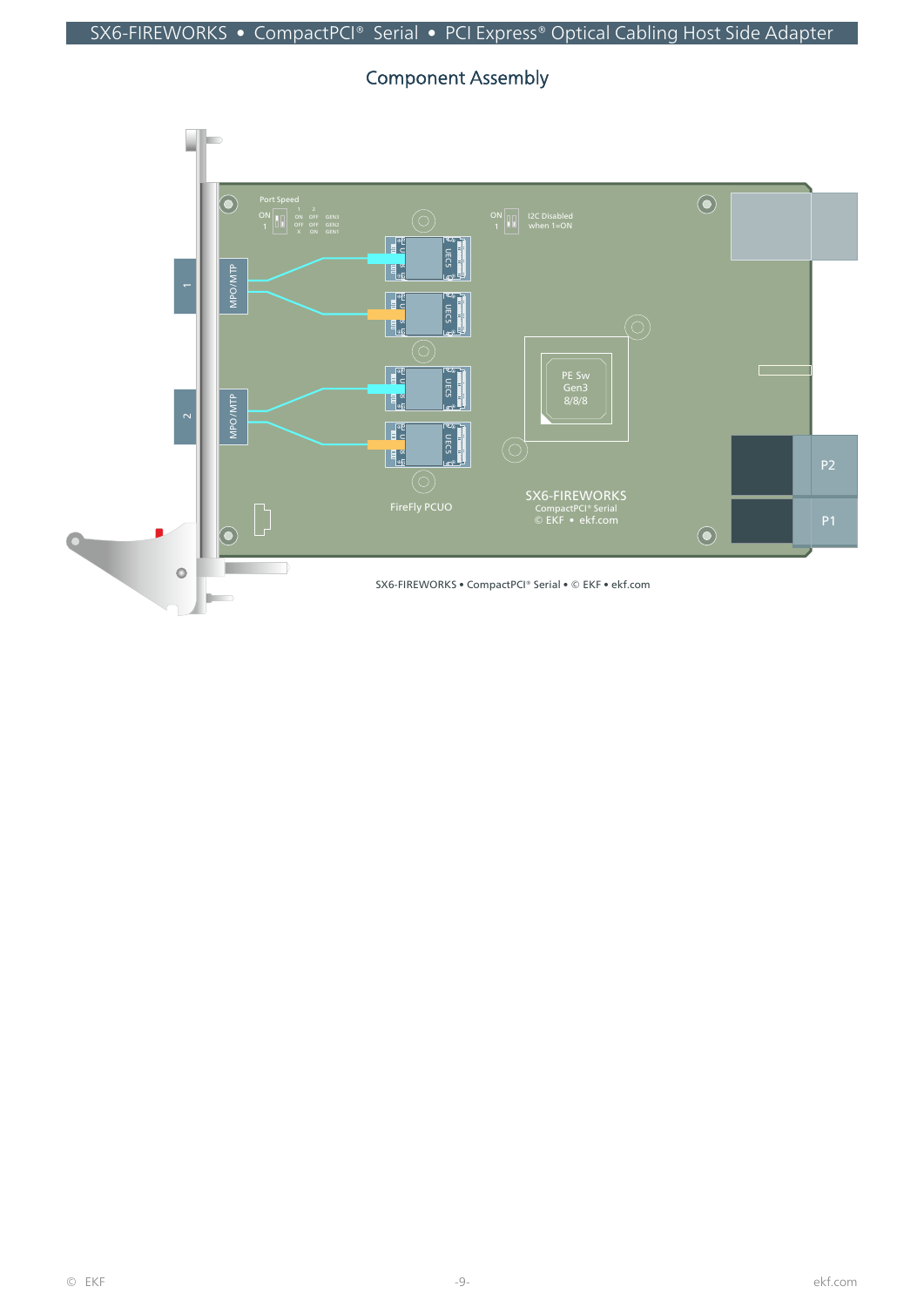#### Port Speed Setup

| On-Board DIP Switch<br>EKF Part 160.15.02.0               |                    |            |                                   |  |  |  |
|-----------------------------------------------------------|--------------------|------------|-----------------------------------|--|--|--|
| <b>ON</b><br>ekf.com<br>5.02.0<br>160.1<br>$\overline{2}$ | Maximum Link Speed |            |                                   |  |  |  |
|                                                           |                    | ON         |                                   |  |  |  |
|                                                           | $\overline{2}$     | <b>OFF</b> | PCIe <sup>®</sup> Gen 3 (8GTps)   |  |  |  |
|                                                           |                    | <b>OFF</b> |                                   |  |  |  |
|                                                           | $\mathcal{L}$      | <b>OFF</b> | PCIe <sup>®</sup> Gen 2 (5GTps)   |  |  |  |
|                                                           |                    | X          |                                   |  |  |  |
|                                                           |                    | ON         | PCIe <sup>®</sup> Gen 1 (2.5GTps) |  |  |  |

Settings are common to cable ports and upstream (backplane)

By default, this Dip-switch should be set to 1=on, 2=off for up to PCIe® Gen 3 (8GTps), depending on the link training after reset. For testing purposes the transfer speed of all ports can be limited to a maximum of PCIe® Gen 2 (5GTps), and even PCIe® Gen 1 (2.5GTps).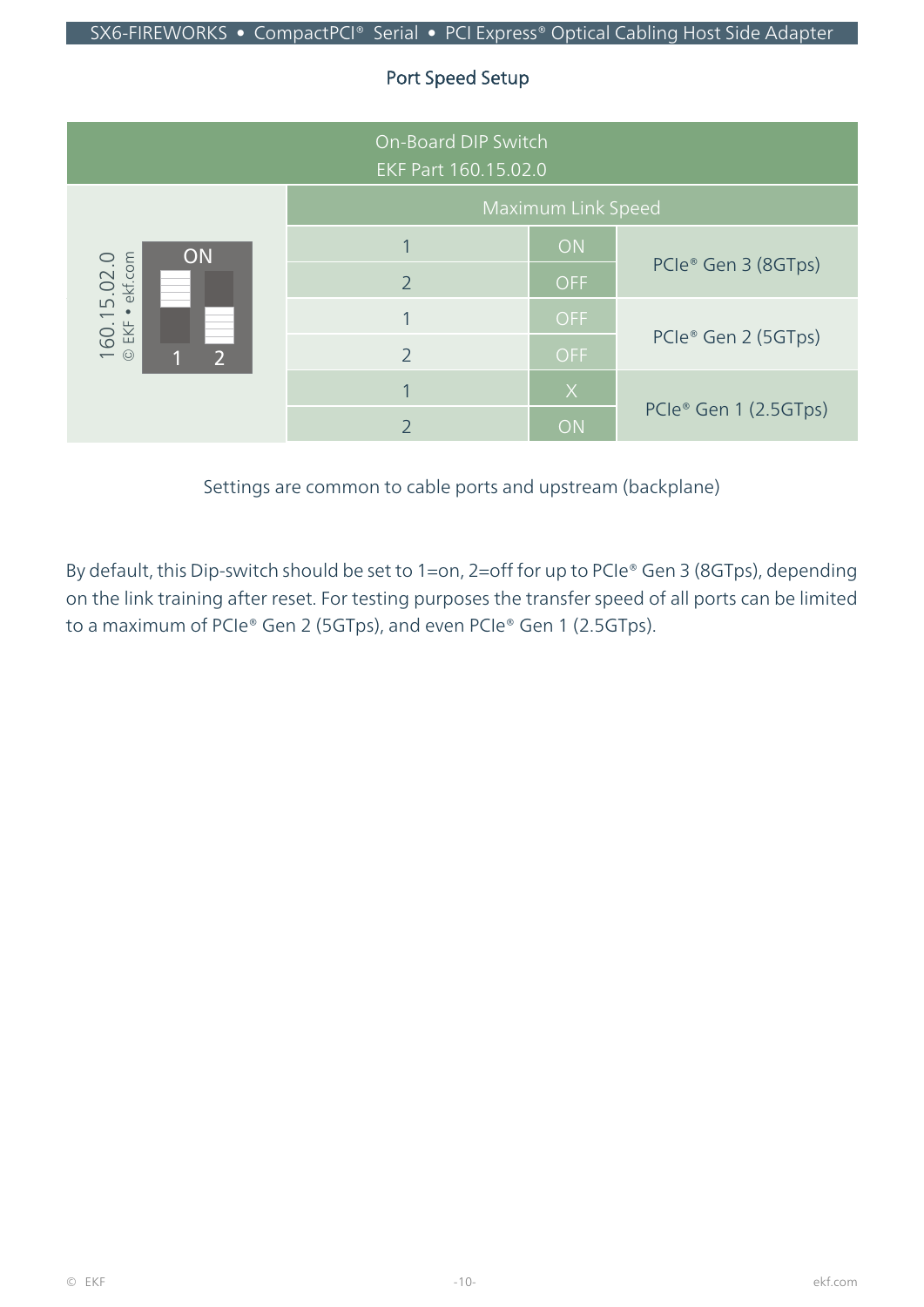#### Power Sequencing

Please understand, that host and connected target hardware should be considered as distributed parts of a common computer system. During BIOS POST the whole system will be explored for PCI Express® devices attached to the PCIe® root complex (processor on host system CPU card). Devices which are not active (powered up) at this time, will not be enumerated by the BIOS and are consequently not available for the operating system afterwards.

Hence a power sequencing procedure must be observed for host system and target system. The rule is simple: Power up the target system(s) before the host system, or simultaneously. If power sequencing conditions cannot be maintained, the host system must be restarted again, until the remote target devices are visible to the host CPU.

If the host system is equipped with an EKF processor board such as the SC5-FESTIVAL or later, a startup time delay up to 12s can be configured via BIOS setup:

Setup (F2): Advanced -> Miscellaneous Configuration -> Execute Delay after Reset

The adjusted delay would be executed before enumeration and initialization of PCI Express® devices, thus permitting a reasonable power up time lag for the remote target system. The delay countdown is indicated by a red blinking LED GP in the CPU card front panel.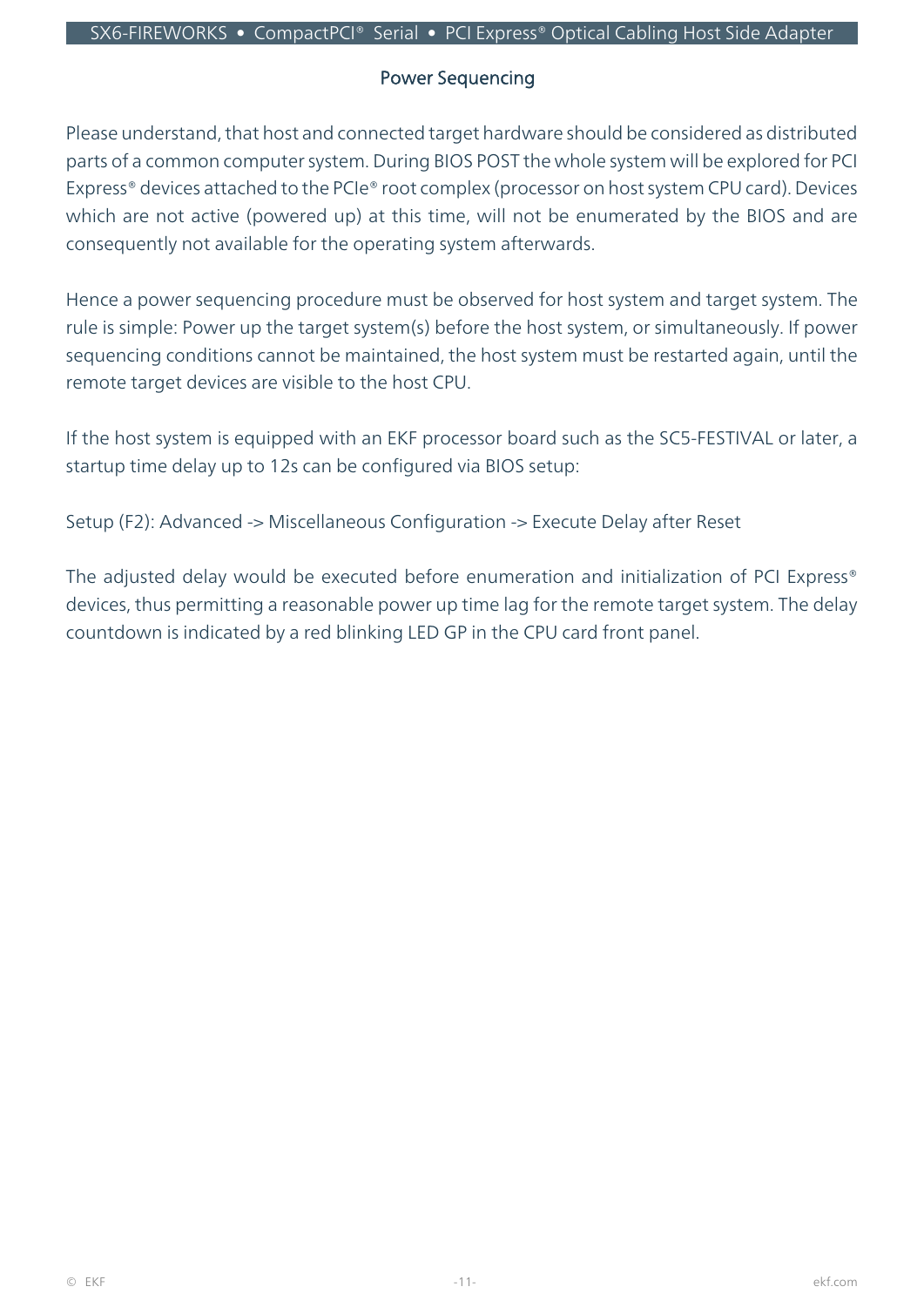P1 CompactPCI® Serial Backplane Connector

| P1 CompactPCI® Serial Peripheral Slot Backplane Connector<br>EKF Part #250.3.1206.20.02 • 72 pos. 12x6, 14mm Width |                                 |                                    |                                     |                                    |                                      |                                    |                               |                                        |                                    |                               |                                       |                                        |
|--------------------------------------------------------------------------------------------------------------------|---------------------------------|------------------------------------|-------------------------------------|------------------------------------|--------------------------------------|------------------------------------|-------------------------------|----------------------------------------|------------------------------------|-------------------------------|---------------------------------------|----------------------------------------|
| P <sub>1</sub>                                                                                                     | $\overline{A}$                  | B                                  | $\mathsf{C}$                        | D                                  | E                                    | F                                  | G                             | H                                      |                                    | J                             | K                                     | L                                      |
| 6                                                                                                                  | <b>GND</b>                      | $\mathbf{1}$<br>PE<br>$TX02+$      | 1<br>PE<br><b>TX02-</b>             | <b>GND</b>                         | $\mathbf{1}$<br>PE<br>$RX02+$        | $\mathbf{1}$<br>PE<br><b>RX02-</b> | <b>GND</b>                    | PE<br>$TX03+$                          | $\mathbf{1}$<br>PE<br><b>TX03-</b> | <b>GND</b>                    | 1<br>PE<br>$RX03+$                    | $\overline{1}$<br>PE<br><b>RX03-</b>   |
| 5                                                                                                                  | $\mathbf{1}$<br>PE<br>TX00+     | $\mathbf{1}$<br>PE<br><b>TX00-</b> | <b>GND</b>                          | $\mathbf{1}$<br><b>PE</b><br>RX00+ | $\overline{1}$<br>PE<br><b>RX00-</b> | <b>GND</b>                         | $\mathbf{1}$<br>PE<br>$TX01+$ | PE<br><b>TX01-</b>                     | <b>GND</b>                         | $\mathbf{1}$<br>PE<br>$RX01+$ | 1<br>PE<br><b>RX01-</b>               | <b>GND</b>                             |
| $\overline{4}$                                                                                                     | <b>GND</b>                      | $\mathcal{I}$<br>$USB2+$           | $\mathcal{I}$<br>USB <sub>2</sub> - | <b>GND</b>                         | PE CLK<br>$IN +$                     | PE CLK<br>$IN -$                   | <b>GND</b>                    | $\overline{1}$<br><b>SATA</b><br>$TX+$ | $\left  \right $<br>SATA<br>$TX-$  | <b>GND</b>                    | $\mathcal{I}$<br><b>SATA</b><br>$RX+$ | $\overline{1}$<br><b>SATA</b><br>$RX-$ |
| $\overline{3}$                                                                                                     | $\overline{1}$<br>USB3<br>$TX+$ | $\mathcal{I}$<br>USB3<br>$TX-$     | GA0                                 | $\mathcal{I}$<br>USB3<br>$RX+$     | $\overline{1}$<br>USB3<br>$RX-$      | GA <sub>1</sub>                    | <b>SATA</b><br>SDI            | SATA<br><b>SDO</b>                     | GA <sub>2</sub>                    | SATA<br>SCL                   | <b>SATA</b><br>SL                     | GA3                                    |
| $\overline{2}$                                                                                                     | <b>GND</b>                      | 12C<br><b>SCL</b>                  | 12C<br><b>SDA</b>                   | <b>GND</b>                         | <b>RSV</b>                           | <b>RSV</b>                         | <b>GND</b>                    | RST#                                   | WAKE#                              | <b>GND</b>                    | PE<br>EN#                             | SYS<br>EN#                             |
| 1                                                                                                                  | $+12V$                          | <b>STBY</b>                        | <b>GND</b>                          | $+12V$                             | $+12V$                               | <b>GND</b>                         | $+12V$                        | $+12V$                                 | <b>GND</b>                         | $+12V$                        | $+12V$                                | <b>GND</b>                             |

pin positions printed white/italic: not connected

For signal descriptions please refer to PICMG CPCI-S.0 R1.0 CompactPCI® Serial Specification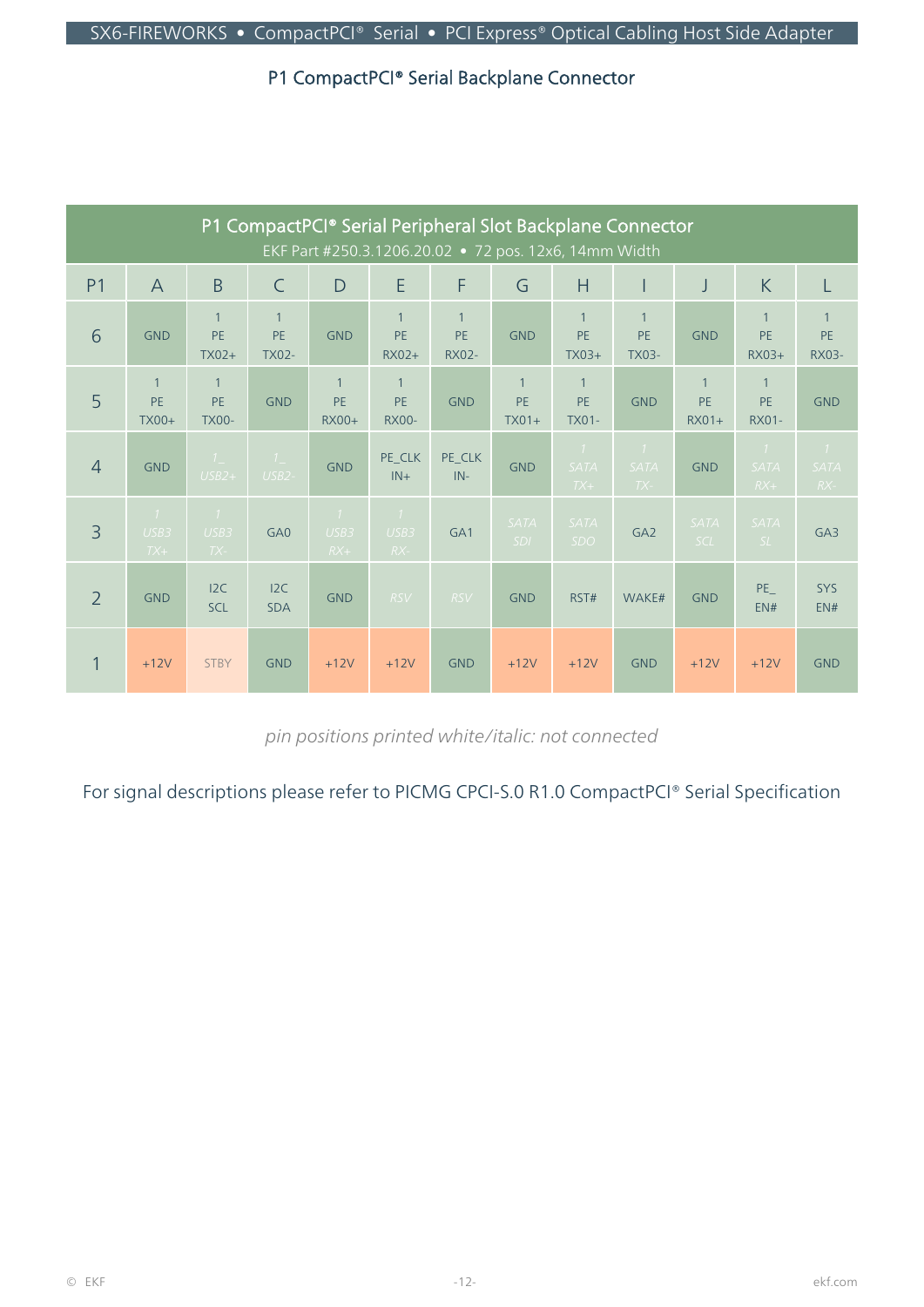P2 CompactPCI® Serial Backplane Connector

| P2 CompactPCI® Serial Fat Pipe Peripheral Slot Backplane Connector<br>EKF Part #250.3.1208.20.00 • 96 pos. 12x8, 16mm Width |                               |                             |                                    |                             |                             |                                    |                               |                                    |                                    |                             |                                    |                                    |
|-----------------------------------------------------------------------------------------------------------------------------|-------------------------------|-----------------------------|------------------------------------|-----------------------------|-----------------------------|------------------------------------|-------------------------------|------------------------------------|------------------------------------|-----------------------------|------------------------------------|------------------------------------|
| P <sub>2</sub>                                                                                                              | $\forall$                     | $\mathsf B$                 | $\mathsf C$                        | D                           | E                           | F                                  | G                             | H                                  | $\bigg $                           | J                           | $\sf K$                            | L                                  |
| 8                                                                                                                           | <b>GND</b>                    | IO                          | IO                                 | <b>GND</b>                  | IO                          | IO                                 | <b>GND</b>                    | IO                                 | IO                                 | <b>GND</b>                  | IO                                 | IO                                 |
| $\overline{7}$                                                                                                              | IO                            | IO                          | <b>GND</b>                         | IO                          | IO                          | <b>GND</b>                         | IO                            | IO                                 | <b>GND</b>                         | IO                          | IO                                 | <b>GND</b>                         |
| 6                                                                                                                           | <b>GND</b>                    | IO                          | IO                                 | <b>GND</b>                  | IO                          | IO                                 | <b>GND</b>                    | IO                                 | IO                                 | <b>GND</b>                  | IO                                 | IO                                 |
| 5                                                                                                                           | IO                            | IO                          | <b>GND</b>                         | IO                          | IO                          | <b>GND</b>                         | IO                            | IO                                 | <b>GND</b>                         | IO                          | IO                                 | <b>GND</b>                         |
| $\overline{4}$                                                                                                              | <b>GND</b>                    | IO                          | IO                                 | <b>GND</b>                  | IO                          | IO                                 | <b>GND</b>                    | IO                                 | IO                                 | <b>GND</b>                  | IO                                 | IO                                 |
| $\overline{3}$                                                                                                              | IO                            | IO                          | <b>GND</b>                         | IO                          | IO                          | <b>GND</b>                         | IO                            | IO                                 | <b>GND</b>                         | IO                          | IO                                 | <b>GND</b>                         |
| $\overline{2}$                                                                                                              | <b>GND</b>                    | $\mathbf{1}$<br>PE<br>TX06+ | $\mathbf{1}$<br>PE<br><b>TX06-</b> | <b>GND</b>                  | $\mathbf{1}$<br>PE<br>RX06+ | $\mathbf{1}$<br>PE<br><b>RX06-</b> | <b>GND</b>                    | $\mathbf{1}$<br>PE<br>$TX07+$      | $\mathbf{1}$<br>PE<br><b>TX07-</b> | <b>GND</b>                  | $\mathbf{1}$<br>PE<br>RX07+        | $\mathbf{1}$<br>PE<br><b>RX07-</b> |
| $\mathbf{1}$                                                                                                                | $\overline{1}$<br>PE<br>TX04+ | $\mathbf{1}$<br>PE<br>TX04- | <b>GND</b>                         | $\mathbf{1}$<br>PE<br>RX04+ | $\mathbf{1}$<br>PE<br>RX04- | <b>GND</b>                         | $\mathbf{1}$<br>PE<br>$TX05+$ | $\mathbf{1}$<br>PE<br><b>TX05-</b> | <b>GND</b>                         | $\mathbf{1}$<br>PE<br>RX05+ | $\mathbf{1}$<br>PE<br><b>RX05-</b> | <b>GND</b>                         |

pin positions printed italic/white: not connected

For signal descriptions please refer to PICMG CPCI-S.0 R1.0 CompactPCI® Serial Specification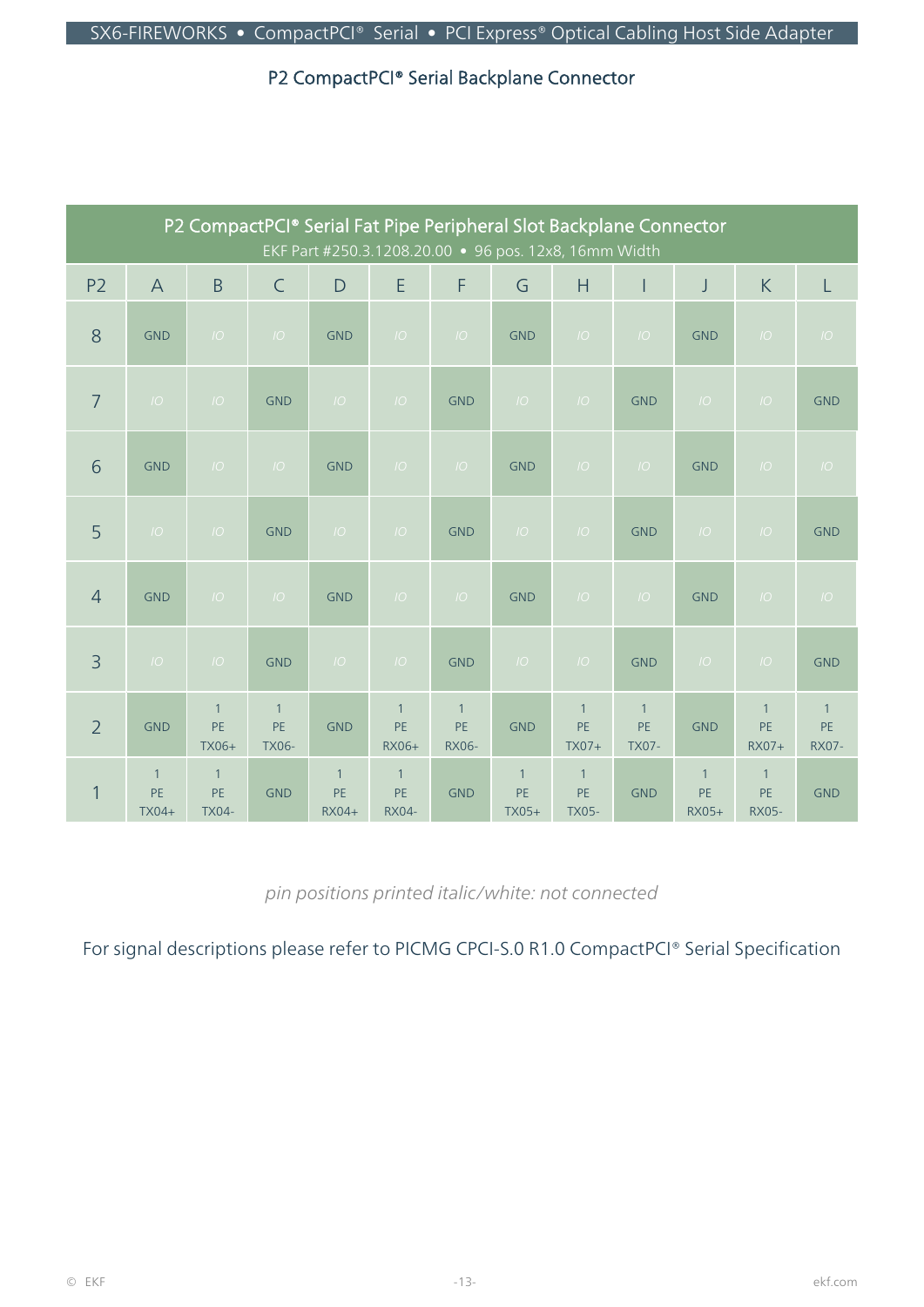| <b>Optical Cable Assemblies</b> |                                                                                      |  |  |  |
|---------------------------------|--------------------------------------------------------------------------------------|--|--|--|
| 205.81.1.1.003.0                | Optical patch cable, 12 fiber, female/female MTP/MPO, cross over type B cabling, 3m  |  |  |  |
| 205.81.1.1.010.0                | Optical patch cable, 12 fiber, female/female MTP/MPO, cross over type B cabling, 10m |  |  |  |
| 205.81.2.1.003.0                | Optical patch cable, 24 fiber, female/female MTP/MPO, cross over type C cabling, 3m  |  |  |  |
| 205.81.2.1.010.0                | Optical patch cable, 24 fiber, female/female MTP/MPO, cross over type C cabling, 10m |  |  |  |
|                                 | other lengths on request                                                             |  |  |  |

| Related Cards Using PCIe <sup>®</sup> Optical Cabling |                                                                                                  |  |  |  |  |
|-------------------------------------------------------|--------------------------------------------------------------------------------------------------|--|--|--|--|
| <b>SXD-FIREWORKS</b>                                  | CompactPCI® Serial • PCIe® Optical Cabling x8 • Target Side Adapter<br>www.ekf.de/s/sxd/sxd.html |  |  |  |  |

| Reference Documents            |          |               |  |  |  |
|--------------------------------|----------|---------------|--|--|--|
| CompactPCI <sup>®</sup> Serial | CPCI-S.O | www.picmg.org |  |  |  |

| <b>Ordering Information</b> |
|-----------------------------|
|                             |

For popular SX6-FIREWORKS SKUs please refer to www.ekf.com/liste/liste\_21.html#SX6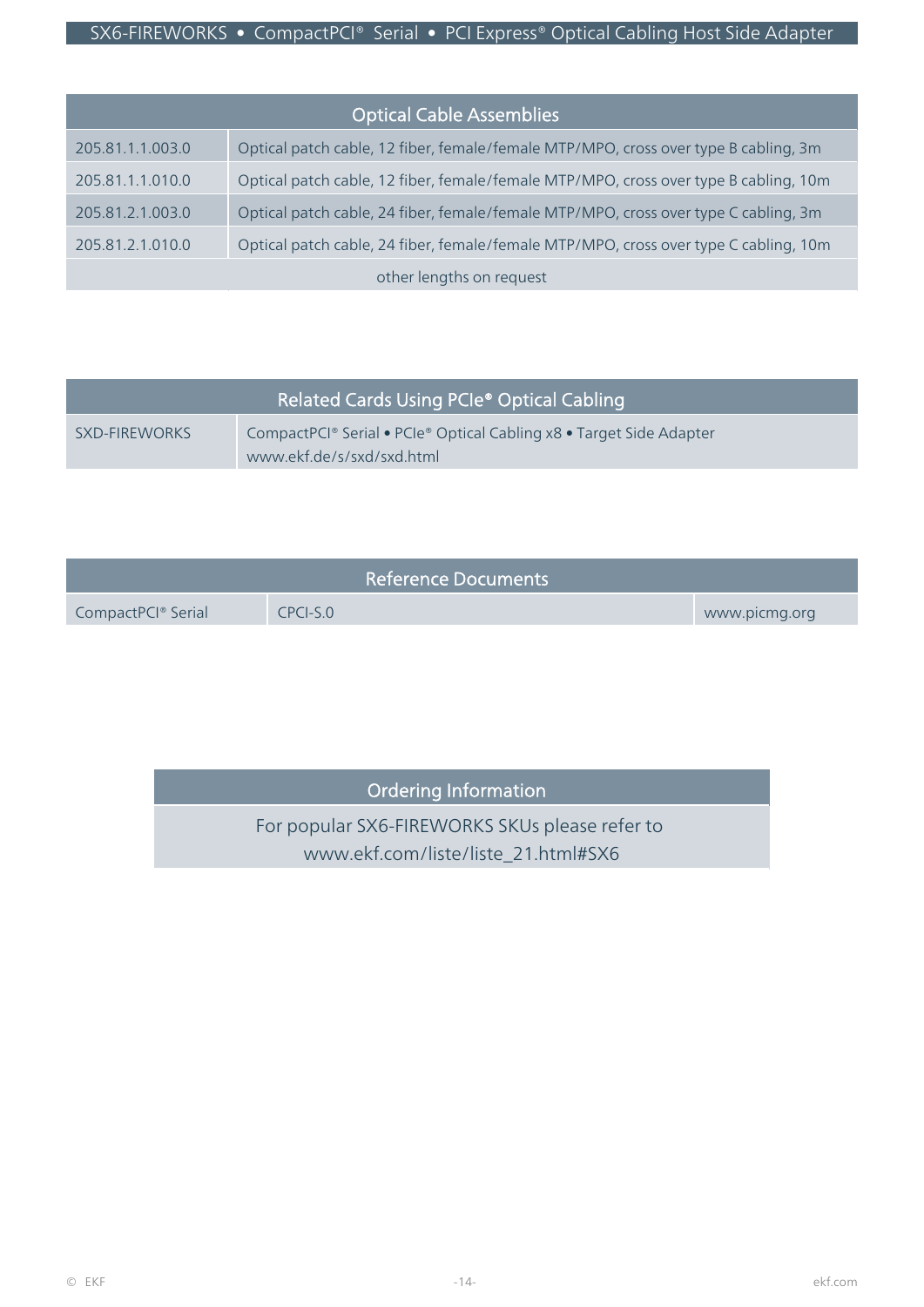